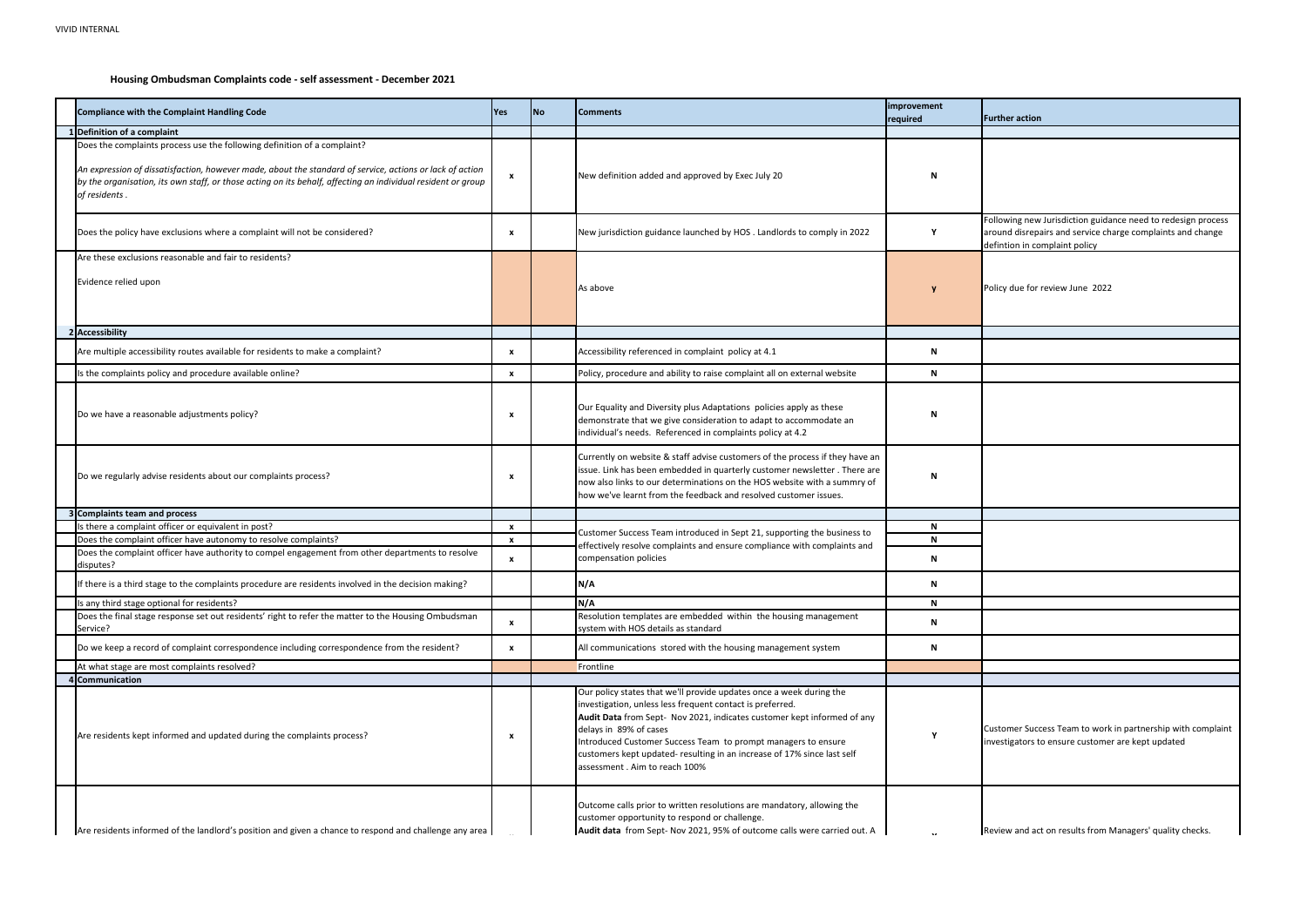Reports sent regularly to encourage compliance within timescale . Most common reason for extensions are not being able to contact customer or delays in accessing and providing resolutions due to availbaility of parts /labour

Monthly training introduced for CEX staff to ensure compliance with code and policy

Further work required to be enable investigators to provide resolutions or dates of resolutions within the 10 day or 20 day windows

| of dispute before the final decision?                                                                                                                           | $\mathbf{x}$     | 19% increase since last self assessment<br>Aim to reach 100%                                                                                                                                                                                                                                                                                                                                                                                                                                                                                                                                                               |   |
|-----------------------------------------------------------------------------------------------------------------------------------------------------------------|------------------|----------------------------------------------------------------------------------------------------------------------------------------------------------------------------------------------------------------------------------------------------------------------------------------------------------------------------------------------------------------------------------------------------------------------------------------------------------------------------------------------------------------------------------------------------------------------------------------------------------------------------|---|
| Are all complaints acknowledged and logged within five days?                                                                                                    | X                | Internal acknowledgement target is end of next working day.<br>Audit data indicate from Sept- Nov 2021, 91% completed in target.<br>A 9% increase since last self assessment<br>Aim to reach 100%                                                                                                                                                                                                                                                                                                                                                                                                                          |   |
| Are residents advised of how to escalate at the end of each stage?                                                                                              | x                | All staff should be advising of the escalation steps at the end of each stage<br>and it is detailed in our policy.<br>Frontline: Training has been carried out to ensure CEX staff are aware of<br>their reponsibilities under the HOS scheme and not to prevent access to the<br>compla int process<br>Stage 1: Resolution templates are embedded within the housing<br>management system with details to contact us if they remain dissatisfied<br>plus contact details of Ombudsman. Success Team review all resolution<br>letters for compliance<br>Stage 2: Ombudsman details included in Stage 2 resolution template |   |
| What proportion of complaints are resolved at stage one?                                                                                                        |                  | April - Nov 2021: 96% (38% at Stage 1, 58% at Frontline)                                                                                                                                                                                                                                                                                                                                                                                                                                                                                                                                                                   | N |
| What proportion of complaints are resolved at stage two?                                                                                                        |                  | April - Nov 2021: 4% (as per 2020)                                                                                                                                                                                                                                                                                                                                                                                                                                                                                                                                                                                         | N |
| What proportion of complaint responses are sent within Code timescales?<br>Stage one<br>Stage one (with extension)<br>· Stage two<br>Stage two (with extension) |                  | Apr - Nov 2021<br>79%<br>21% (12% decrease on previous year)<br>66%<br>34%(11% decrease on previous year)                                                                                                                                                                                                                                                                                                                                                                                                                                                                                                                  |   |
| Where timescales have been extended did we have good reason?                                                                                                    | x                | We launched process of closing at 10 days on promise of works, late in<br>2020 but this has only been monitored and supported by Success Team<br>since September which has resulted in volumes of cases over 10 days<br>decreasing dramatically.                                                                                                                                                                                                                                                                                                                                                                           | Y |
| Where timescales have been extended did we keep the resident informed?                                                                                          | x                | Our Policy states we will make contact every 5 days during a complaint,<br>subject to agreement with the customer.<br>Audit Data from Sept- Nov 2021, indicates customer kept informed of any<br>delays in 89% of cases- an increase of 17% since last self assessment<br>Aim to reach 100%                                                                                                                                                                                                                                                                                                                                | Υ |
| What proportion of complaints do we resolve to residents' satisfaction                                                                                          |                  | Two measures:<br>Not escalated to Stage 2 Apr- Nov = 96%.<br>Customers scoring 7 or above for complaint handling Apr-Nov=41% (a 7%<br>increase on last year)                                                                                                                                                                                                                                                                                                                                                                                                                                                               | N |
| Cooperation with Housing Ombudsman Service                                                                                                                      |                  |                                                                                                                                                                                                                                                                                                                                                                                                                                                                                                                                                                                                                            |   |
| Were all requests for evidence responded to within 15 days?                                                                                                     | x                | Yes - Customer Success team manage the relationship with the HOS and<br>where deadlines are not met - usually due to inaccessibility of evidence<br>requested-the HOS is kept updated                                                                                                                                                                                                                                                                                                                                                                                                                                      | N |
| Where the timescale was extended did we keep the Ombudsman informed?                                                                                            | $\boldsymbol{x}$ | N/A - all evidence provided within timescales                                                                                                                                                                                                                                                                                                                                                                                                                                                                                                                                                                              | N |
| Fairness in complaint handling                                                                                                                                  |                  |                                                                                                                                                                                                                                                                                                                                                                                                                                                                                                                                                                                                                            |   |
| Are residents able to complain via a representative throughout?                                                                                                 | x                |                                                                                                                                                                                                                                                                                                                                                                                                                                                                                                                                                                                                                            | N |
| If advice was given, was this accurate and easy to understand?                                                                                                  | x                | Newly established Customer Success Team review all Stage 1 resolution                                                                                                                                                                                                                                                                                                                                                                                                                                                                                                                                                      | Ν |
| How many cases did we refuse to escalate?                                                                                                                       |                  | letters to esnure letters are of good quality / tone<br>7- Under policy ground "solely seeks a resolution that's outside of our                                                                                                                                                                                                                                                                                                                                                                                                                                                                                            |   |
|                                                                                                                                                                 |                  |                                                                                                                                                                                                                                                                                                                                                                                                                                                                                                                                                                                                                            |   |

Review and act on results from Managers' quality checks. Continue to promote importance of outcome calls in training. **<sup>Y</sup>**

Review and act on results from Managers' quality checks. Continue to promote importance of acknowledgement calls in training

Customer Success Team to work in partnership with complaint investigators to ensure customer are kept updated